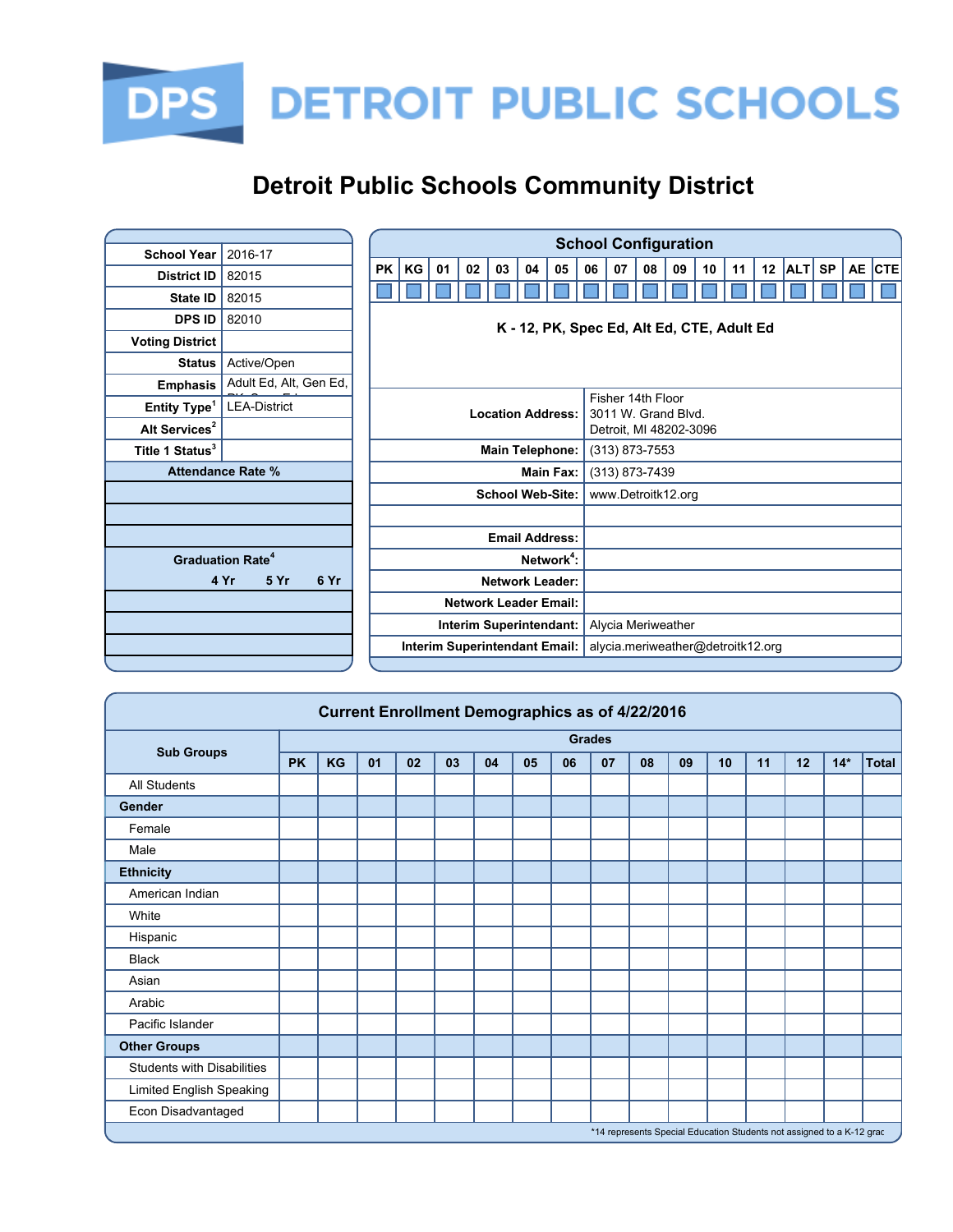## **NWEA MAP<sup>6</sup>**

**Language Usage Student Growth Summary Report**

|                           | <b>Achievement Status</b> |                       |                 |                          |       |             |           |            |                    | <b>Growth</b> |                                                                                                                |      |                                                                       |                     |  |  |  |
|---------------------------|---------------------------|-----------------------|-----------------|--------------------------|-------|-------------|-----------|------------|--------------------|---------------|----------------------------------------------------------------------------------------------------------------|------|-----------------------------------------------------------------------|---------------------|--|--|--|
|                           |                           | <b>Fall 2015</b>      |                 |                          |       | Spring 2016 |           |            | <b>Grade Level</b> |               |                                                                                                                |      |                                                                       |                     |  |  |  |
| Grade<br>(Spring<br>2015) | Count <sup>7</sup>        | Mean Rit <sup>8</sup> | SD <sup>9</sup> | Percentile <sup>10</sup> | Count | Mean Rit    | <b>SD</b> | Percentile | Count              | Growth        | Growth <sup>11</sup> Observed <sup>12</sup> Observed <sup>13</sup> Projected <sup>14</sup><br>Growth SE Growth |      | Count Met <sup>15</sup> Pcnt Met <sup>16</sup><br>Projected<br>Growth | Projected<br>Growth |  |  |  |
| 2                         | 3458                      | 163.0                 | 3.1             | 28                       | 3318  | 173.0       | 3.1       | 22         | 2979               | 10.0          | 4.4                                                                                                            | 17.0 | 666                                                                   | 22%                 |  |  |  |
| 3                         | 3294                      | 175.0                 | 3.0             | 24                       | 3297  | 182.0       | 3.0       | 21         | 2923               | 8.0           | 4.3                                                                                                            | 13.0 | 897                                                                   | 30%                 |  |  |  |
| 4                         | 3394                      | 183.0                 | 3.0             | 24                       | 3307  | 190.0       | 3.0       | 23         | 2976               | 7.0           | 4.2                                                                                                            | 10.0 | 1141                                                                  | 38%                 |  |  |  |
| 5                         | 3147                      | 191.0                 | 3.0             | 25                       | 3158  | 196.0       | 3.0       | 23         | 2850               | 5.0           | 4.2                                                                                                            | 8.0  | 1147                                                                  | 40%                 |  |  |  |
| 6                         | 2851                      | 195.0                 | 3.0             | 24                       | 2577  | 199.0       | 3.0       | 22         | 2318               | 4.0           | 4.2                                                                                                            | 7.0  | 939                                                                   | 40%                 |  |  |  |
| $\overline{7}$            | 2697                      | 200.0                 | 3.0             | 26                       | 2530  | 203.0       | 3.0       | 24         | 2267               | 3.0           | 4.2                                                                                                            | 5.0  | 911                                                                   | 40%                 |  |  |  |
| 8                         | 2656                      | 205.0                 | 3.0             | 30                       | 2543  | 207.0       | 3.0       | 30         | 2278               | 2.0           | 4.2                                                                                                            | 4.0  | 1021                                                                  | 44%                 |  |  |  |
| 9                         | 2655                      | 209.0                 | 3.0             | 36                       | 2582  | 212.0       | 3.0       | 37         | 1950               | 1.0           | 4.2                                                                                                            | 3.0  | 876                                                                   | 44%                 |  |  |  |
| 10                        | 2288                      | 210.0                 | 3.0             | 36                       | 2097  | 214.0       | 3.0       | 42         | 1542               | 1.0           | 4.2                                                                                                            | 3.0  | 745                                                                   | 48%                 |  |  |  |
| 11                        | 2109                      | 215.0                 | 3.0             | 40                       | 1458  | 216.0       | 3.0       | 41         |                    |               |                                                                                                                |      |                                                                       |                     |  |  |  |
|                           |                           |                       |                 |                          |       |             |           |            |                    |               |                                                                                                                |      |                                                                       |                     |  |  |  |

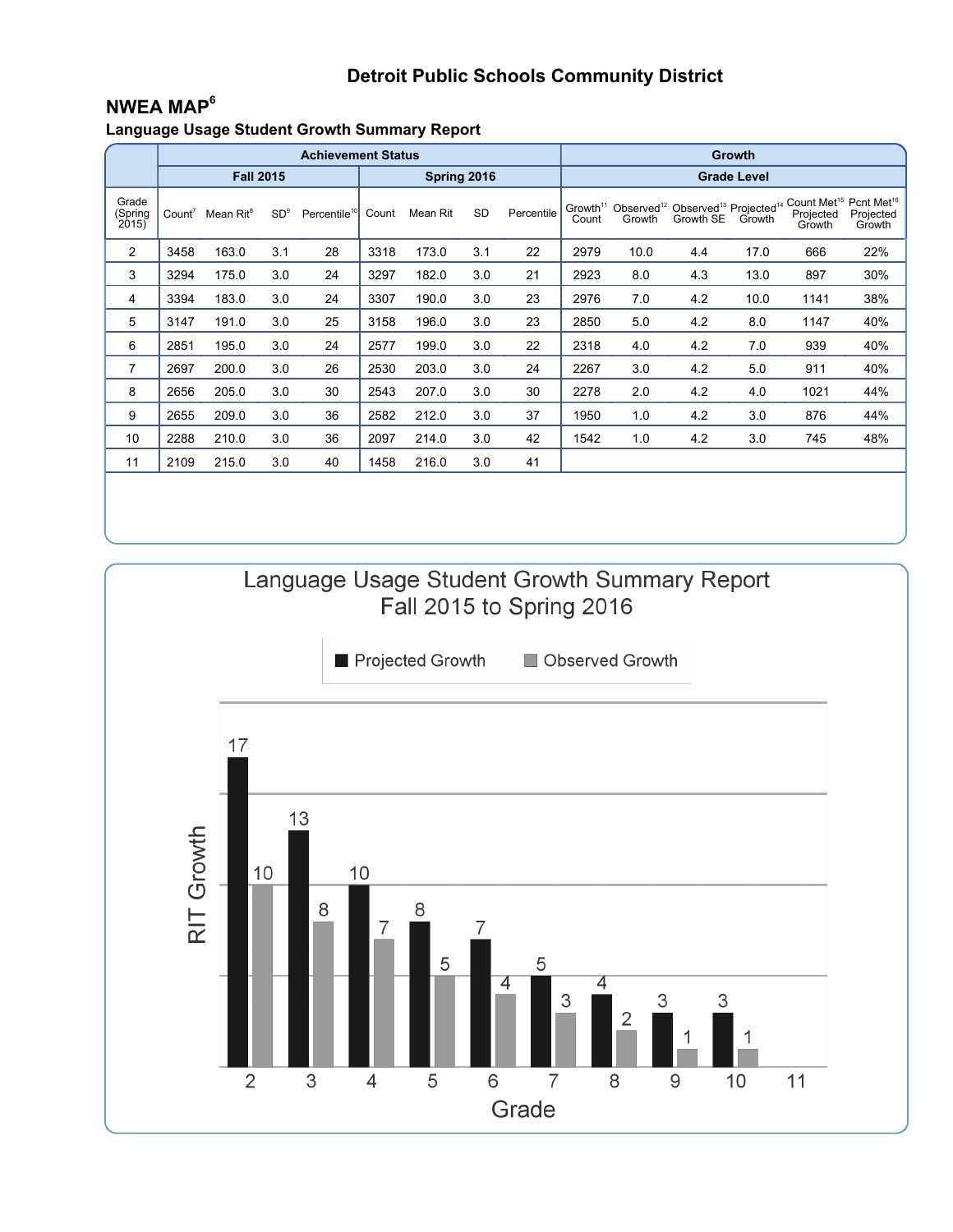## **NWEA MAP<sup>6</sup>**

**Mathematics Student Growth Summary Report**

|                           |                    |                       |                 | <b>Achievement Status</b> |       |             |           | <b>Growth</b> |                               |        |                                                                                    |        |                                                                       |                     |  |  |  |
|---------------------------|--------------------|-----------------------|-----------------|---------------------------|-------|-------------|-----------|---------------|-------------------------------|--------|------------------------------------------------------------------------------------|--------|-----------------------------------------------------------------------|---------------------|--|--|--|
|                           |                    | <b>Fall 2015</b>      |                 |                           |       | Spring 2016 |           |               | <b>Grade Level</b>            |        |                                                                                    |        |                                                                       |                     |  |  |  |
| Grade<br>(Spring<br>2015) | Count <sup>7</sup> | Mean Rit <sup>8</sup> | SD <sup>9</sup> | Percentile <sup>10</sup>  | Count | Mean Rit    | <b>SD</b> | Percentile    | Growth <sup>11</sup><br>Count | Growth | Observed <sup>12</sup> Observed <sup>13</sup> Projected <sup>14</sup><br>Growth SE | Growth | Count Met <sup>15</sup> Pcnt Met <sup>16</sup><br>Projected<br>Growth | Projected<br>Growth |  |  |  |
| $\Omega$                  | 3415               | 131.0                 | 3.0             | 32                        | 3391  | 144.0       | 3.0       | 27            | 2944                          | 14.0   | 4.2                                                                                | 19.0   | 942                                                                   | 31%                 |  |  |  |
| 1                         | 3544               | 148.0                 | 2.9             | 25                        | 3498  | 161.0       | 3.0       | 20            | 3090                          | 13.0   | 4.2                                                                                | 18.0   | 914                                                                   | 29%                 |  |  |  |
| $\overline{2}$            | 3595               | 166.0                 | 2.9             | 31                        | 3404  | 177.0       | 3.0       | 26            | 3142                          | 11.0   | 4.2                                                                                | 15.0   | 917                                                                   | 29%                 |  |  |  |
| 3                         | 3380               | 175.0                 | 2.9             | 22                        | 3346  | 184.0       | 3.0       | 18            | 3027                          | 9.0    | 4.2                                                                                | 13.0   | 941                                                                   | 31%                 |  |  |  |
| 4                         | 3510               | 185.0                 | 2.9             | 20                        | 3385  | 193.0       | 3.0       | 18            | 3110                          | 8.0    | 4.2                                                                                | 11.0   | 1035                                                                  | 33%                 |  |  |  |
| 5                         | 3214               | 193.0                 | 2.9             | 19                        | 3123  | 199.0       | 3.0       | 16            | 2860                          | 6.0    | 4.2                                                                                | 9.0    | 918                                                                   | 32%                 |  |  |  |
| 6                         | 2909               | 197.0                 | 3.0             | 18                        | 2671  | 202.0       | 3.0       | 16            | 2449                          | 4.0    | 4.2                                                                                | 7.0    | 847                                                                   | 34%                 |  |  |  |
| 7                         | 2725               | 204.0                 | 3.0             | 21                        | 2598  | 208.0       | 3.0       | 20            | 2341                          | 4.0    | 4.2                                                                                | 6.0    | 1015                                                                  | 43%                 |  |  |  |
| 8                         | 2702               | 210.0                 | 3.0             | 26                        | 2681  | 213.0       | 3.0       | 26            | 2431                          | 4.0    | 4.2                                                                                | 5.0    | 1122                                                                  | 46%                 |  |  |  |
| 9                         | 3065               | 215.0                 | 3.0             | 29                        | 2854  | 218.0       | 3.0       | 30            | 2378                          | 2.0    | 4.2                                                                                | 3.0    | 1130                                                                  | 47%                 |  |  |  |
| 10                        | 2724               | 218.0                 | 3.0             | 35                        | 2398  | 221.0       | 3.0       | 36            | 1992                          | 2.0    | 4.2                                                                                | 3.0    | 1012                                                                  | 50%                 |  |  |  |
| 11                        | 2152               | 221.0                 | 3.0             | 34                        | 1693  | 224.0       | 3.1       | 37            |                               |        |                                                                                    |        |                                                                       |                     |  |  |  |
|                           |                    |                       |                 |                           |       |             |           |               |                               |        |                                                                                    |        |                                                                       |                     |  |  |  |

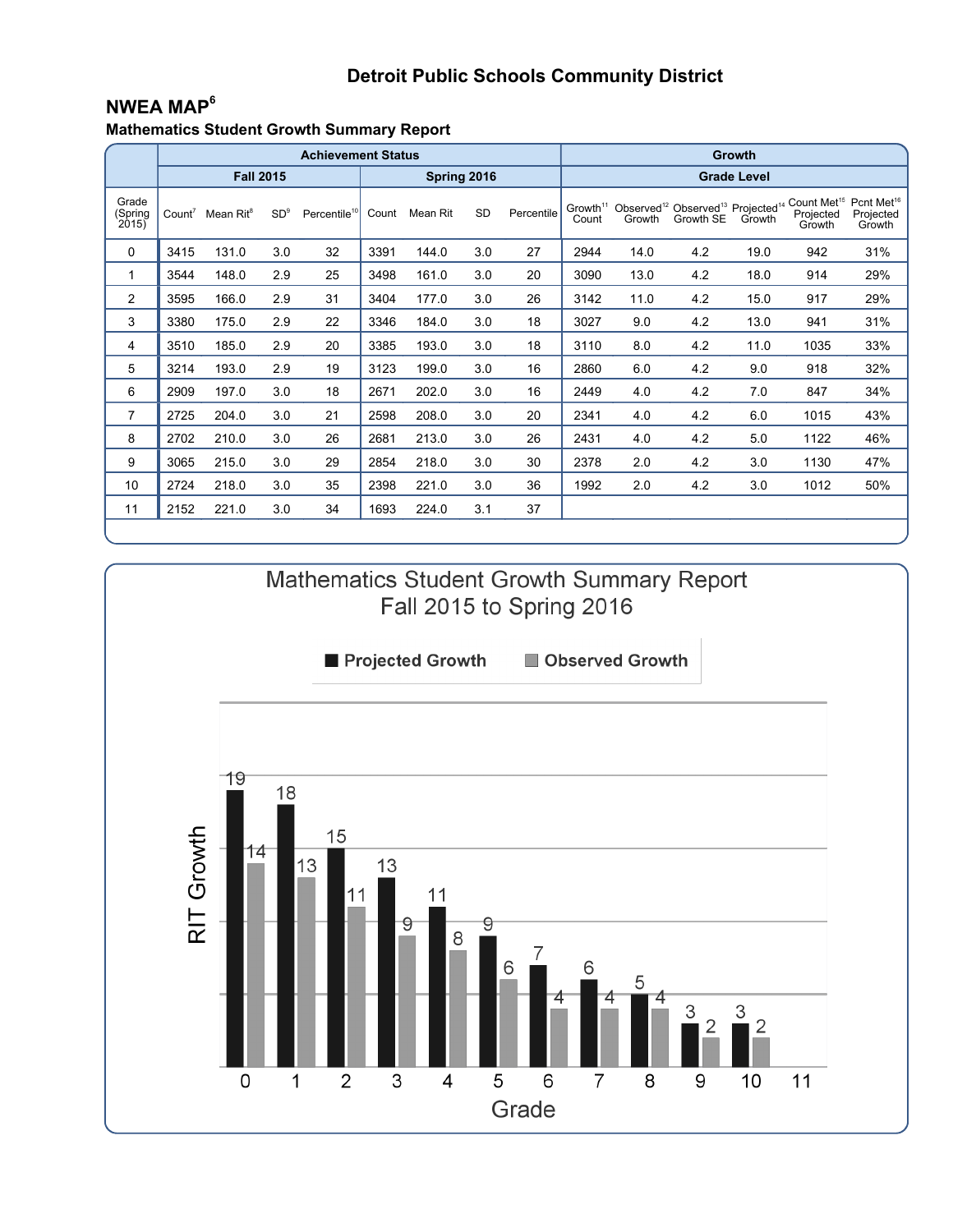## **NWEA MAP<sup>6</sup>**

**Reading Student Growth Summary Report**

|                           |                    |                       |                 | <b>Achievement Status</b> |       |             |           | <b>Growth</b> |                               |        |                                                                                    |        |                                                                       |                     |  |
|---------------------------|--------------------|-----------------------|-----------------|---------------------------|-------|-------------|-----------|---------------|-------------------------------|--------|------------------------------------------------------------------------------------|--------|-----------------------------------------------------------------------|---------------------|--|
|                           |                    | <b>Fall 2015</b>      |                 |                           |       | Spring 2016 |           |               | <b>Grade Level</b>            |        |                                                                                    |        |                                                                       |                     |  |
| Grade<br>(Spring<br>2015) | Count <sup>7</sup> | Mean Rit <sup>8</sup> | SD <sup>9</sup> | Percentile <sup>10</sup>  | Count | Mean Rit    | <b>SD</b> | Percentile    | Growth <sup>11</sup><br>Count | Growth | Observed <sup>12</sup> Observed <sup>13</sup> Projected <sup>14</sup><br>Growth SE | Growth | Count Met <sup>15</sup> Pcnt Met <sup>16</sup><br>Projected<br>Growth | Projected<br>Growth |  |
| 0                         | 3424               | 135.0                 | 3.0             | 38                        | 3420  | 146.0       | 3.0       | 28            | 2964                          | 11.0   | 4.2                                                                                | 17.0   | 851                                                                   | 28%                 |  |
| 1                         | 3637               | 149.0                 | 2.9             | 27                        | 3624  | 160.0       | 3.0       | 22            | 3246                          | 11.0   | 4.2                                                                                | 17.0   | 885                                                                   | 27%                 |  |
| 2                         | 3585               | 165.0                 | 2.9             | 33                        | 3448  | 173.0       | 3.1       | 26            | 3174                          | 9.0    | 4.3                                                                                | 15.0   | 754                                                                   | 23%                 |  |
| 3                         | 3364               | 172.0                 | 3.4             | 24                        | 3354  | 179.0       | 3.4       | 21            | 3025                          | 7.0    | 4.8                                                                                | 13.0   | 905                                                                   | 29%                 |  |
| 4                         | 3475               | 181.0                 | 3.4             | 24                        | 3415  | 188.0       | 3.4       | 22            | 3100                          | 6.0    | 4.8                                                                                | 10.0   | 1205                                                                  | 38%                 |  |
| 5                         | 3228               | 189.0                 | 3.4             | 24                        | 3223  | 194.0       | 3.5       | 22            | 2954                          | 5.0    | 4.8                                                                                | 8.0    | 1217                                                                  | 41%                 |  |
| 6                         | 2893               | 193.0                 | 3.4             | 22                        | 2695  | 197.0       | 3.5       | 21            | 2452                          | 4.0    | 4.9                                                                                | 7.0    | 990                                                                   | 40%                 |  |
| $\overline{7}$            | 2710               | 198.0                 | 3.4             | 25                        | 2548  | 201.0       | 3.5       | 24            | 2296                          | 3.0    | 4.9                                                                                | 5.0    | 1011                                                                  | 44%                 |  |
| 8                         | 2694               | 204.0                 | 3.4             | 29                        | 2607  | 207.0       | 3.5       | 30            | 2363                          | 3.0    | 4.9                                                                                | 4.0    | 1110                                                                  | 46%                 |  |
| 9                         | 2848               | 207.0                 | 3.4             | 32                        | 2687  | 209.0       | 3.5       | 32            | 2171                          | 1.0    | 4.9                                                                                | 3.0    | 962                                                                   | 44%                 |  |
| 10                        | 2413               | 208.0                 | 3.4             | 33                        | 2256  | 212.0       | 3.5       | 38            | 1716                          | 2.0    | 4.9                                                                                | 3.0    | 808                                                                   | 47%                 |  |
| 11                        | 2238               | 213.0                 | 3.4             | 37                        | 1556  | 214.0       | 3.5       | 39            |                               |        |                                                                                    |        |                                                                       |                     |  |

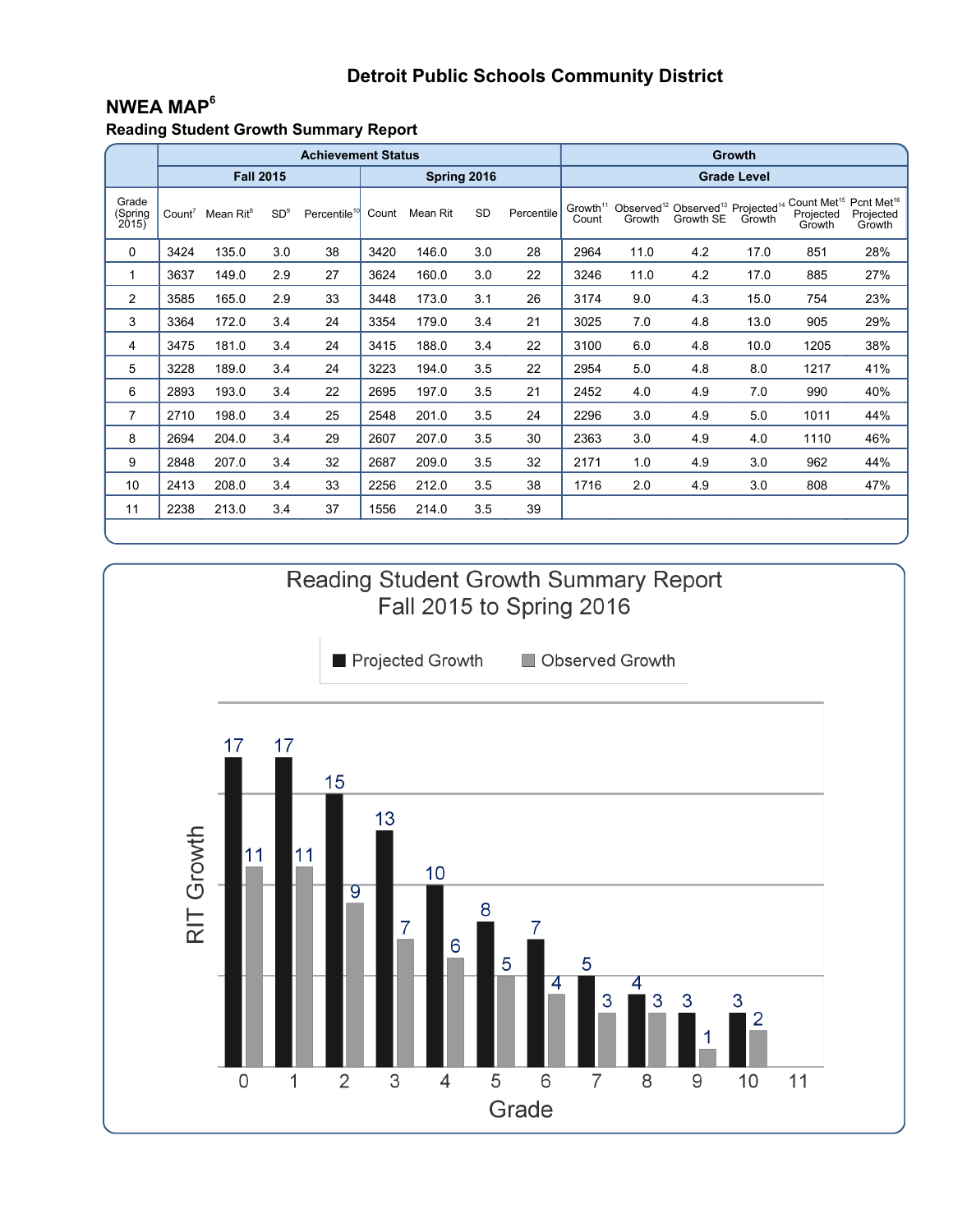## **NWEA MAP<sup>6</sup>**

**Science - General Science Student Growth Summary Report**

|                           |                    |                       |                 | <b>Achievement Status</b> |       |             |           | <b>Growth</b> |                    |        |                                                                                                         |        |                                                |                                               |  |  |
|---------------------------|--------------------|-----------------------|-----------------|---------------------------|-------|-------------|-----------|---------------|--------------------|--------|---------------------------------------------------------------------------------------------------------|--------|------------------------------------------------|-----------------------------------------------|--|--|
|                           |                    | <b>Fall 2015</b>      |                 |                           |       | Spring 2016 |           |               | <b>Grade Level</b> |        |                                                                                                         |        |                                                |                                               |  |  |
| Grade<br>(Spring<br>2015) | Count <sup>7</sup> | Mean Rit <sup>8</sup> | SD <sup>9</sup> | Percentile <sup>10</sup>  | Count | Mean Rit    | <b>SD</b> | Percentile    | Count              | Growth | Growth <sup>11</sup> Observed <sup>12</sup> Observed <sup>13</sup> Projected <sup>14</sup><br>Growth SE | Growth | Count Met <sup>15</sup><br>Projected<br>Growth | Pcnt Met <sup>16</sup><br>Projected<br>Growth |  |  |
| 3                         | 3325               | 176.0                 | 3.2             | 26                        | 3310  | 183.0       | 3.5       | 25            | 2947               | 7.0    | 4.7                                                                                                     | 10.0   | 1091                                           | 37%                                           |  |  |
| 4                         | 3425               | 184.0                 | 3.2             | 27                        | 3310  | 191.0       | 3.5       | 27            | 2987               | 6.0    | 4.7                                                                                                     | 8.0    | 1340                                           | 44%                                           |  |  |
| 5                         | 3094               | 190.0                 | 3.2             | 27                        | 3056  | 194.0       | 3.5       | 25            | 2730               | 4.0    | 4.7                                                                                                     | 7.0    | 1069                                           | 39%                                           |  |  |
| 6                         | 2882               | 193.0                 | 3.2             | 25                        | 2684  | 196.0       | 3.5       | 23            | 2429               | 3.0    | 4.7                                                                                                     | 6.0    | 884                                            | 36%                                           |  |  |
| 7                         | 2630               | 196.0                 | 3.2             | 27                        | 2553  | 199.0       | 3.5       | 26            | 2283               | 3.0    | 4.7                                                                                                     | 5.0    | 992                                            | 43%                                           |  |  |
| 8                         | 2655               | 199.0                 | 3.2             | 27                        | 2609  | 202.0       | 3.5       | 26            | 2331               | 2.0    | 4.7                                                                                                     | 4.0    | 961                                            | 41%                                           |  |  |
| 9                         | 2888               | 203.0                 | 3.2             |                           | 2589  | 205.0       | 3.5       |               |                    |        |                                                                                                         |        |                                                |                                               |  |  |
| 10                        | 2681               | 205.0                 | 3.2             |                           | 2355  | 206.0       | 3.5       |               |                    |        |                                                                                                         |        |                                                |                                               |  |  |
| 11                        | 2050               | 206.0                 | 3.2             |                           | 1584  | 207.0       | 3.6       |               |                    |        |                                                                                                         |        |                                                |                                               |  |  |
|                           |                    |                       |                 |                           |       |             |           |               |                    |        |                                                                                                         |        |                                                |                                               |  |  |

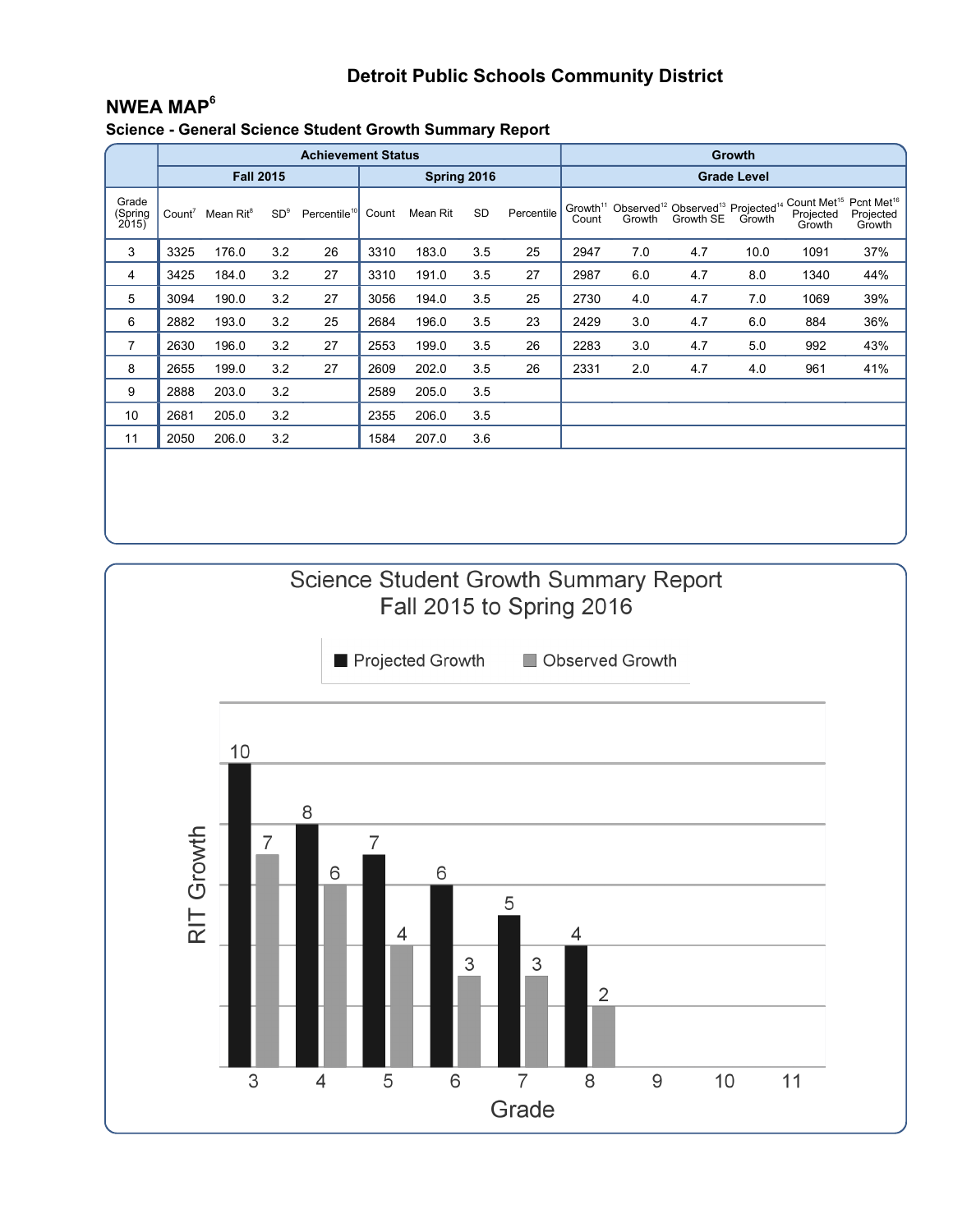| M-Step <sup>17</sup> Spring 2016 Aggregate Results by Grade and Subject |       |                                          |                                      |                                                                              |                                                                        |                                                                         |                                                                          |  |  |  |  |  |
|-------------------------------------------------------------------------|-------|------------------------------------------|--------------------------------------|------------------------------------------------------------------------------|------------------------------------------------------------------------|-------------------------------------------------------------------------|--------------------------------------------------------------------------|--|--|--|--|--|
| <b>Subject</b>                                                          | Grade | Number of<br><b>Students</b><br>Included | Average <sup>18</sup><br>Scale Score | Number of <sup>19</sup><br><b>Students Who Met</b><br><b>State Standards</b> | <b>Percent of</b><br><b>Students Who Met</b><br><b>State Standards</b> | <b>Number of Students</b><br>who did not Meet<br><b>State Standards</b> | <b>Percent of Students</b><br>who did not Meet<br><b>State Standards</b> |  |  |  |  |  |
| <b>English Language Arts</b>                                            | 03    | 3,460                                    | 1270                                 | 343                                                                          | 9.9%                                                                   | 3,117                                                                   | 90.1%                                                                    |  |  |  |  |  |
| <b>English Language Arts</b>                                            | 04    | 3,542                                    | 1372                                 | 385                                                                          | 10.9%                                                                  | 3,157                                                                   | 89.1%                                                                    |  |  |  |  |  |
| <b>English Language Arts</b>                                            | 05    | 3.260                                    | 1474                                 | 418                                                                          | 12.8%                                                                  | 2.842                                                                   | 87.2%                                                                    |  |  |  |  |  |
| <b>English Language Arts</b>                                            | 06    | 2,915                                    | 1569                                 | 246                                                                          | 8.4%                                                                   | 2,669                                                                   | 91.6%                                                                    |  |  |  |  |  |
| <b>English Language Arts</b>                                            | 07    | 2,795                                    | 1672                                 | 333                                                                          | 11.9%                                                                  | 2,462                                                                   | 88.1%                                                                    |  |  |  |  |  |
| <b>English Language Arts</b>                                            | 08    | 2,737                                    | 1776                                 | 490                                                                          | 17.9%                                                                  | 2,247                                                                   | 82.1%                                                                    |  |  |  |  |  |
| <b>Mathematics</b>                                                      | 03    | 3,428                                    | 1270                                 | 358                                                                          | 10.4%                                                                  | 3,070                                                                   | 89.6%                                                                    |  |  |  |  |  |
| <b>Mathematics</b>                                                      | 04    | 3,494                                    | 1369                                 | 252                                                                          | 7.2%                                                                   | 3,242                                                                   | 92.8%                                                                    |  |  |  |  |  |
| <b>Mathematics</b>                                                      | 05    | 3,208                                    | 1460                                 | 81                                                                           | 2.5%                                                                   | 3,127                                                                   | 97.5%                                                                    |  |  |  |  |  |
| <b>Mathematics</b>                                                      | 06    | 2,896                                    | 1561                                 | 112                                                                          | 3.9%                                                                   | 2,784                                                                   | 96.1%                                                                    |  |  |  |  |  |
| <b>Mathematics</b>                                                      | 07    | 2,797                                    | 1665                                 | 144                                                                          | 5.1%                                                                   | 2,653                                                                   | 94.9%                                                                    |  |  |  |  |  |
| <b>Mathematics</b>                                                      | 08    | 2.756                                    | 1768                                 | 188                                                                          | 6.8%                                                                   | 2.568                                                                   | 93.2%                                                                    |  |  |  |  |  |
| <b>Science</b>                                                          | 04    | 3,532                                    | 1348                                 | 64                                                                           | 1.8%                                                                   | 3,468                                                                   | 98.2%                                                                    |  |  |  |  |  |
| <b>Science</b>                                                          | 07    | 2,802                                    | 1657                                 | 80                                                                           | 2.9%                                                                   | 2,722                                                                   | 97.1%                                                                    |  |  |  |  |  |
| <b>Science</b>                                                          | 11    | 2,424                                    | 2066                                 | 127                                                                          | 5.2%                                                                   | 2,297                                                                   | 94.8%                                                                    |  |  |  |  |  |
| <b>Social Studies</b>                                                   | 05    | 3,250                                    | 1458                                 | 90                                                                           | 2.8%                                                                   | 3,160                                                                   | 97.2%                                                                    |  |  |  |  |  |
| <b>Social Studies</b>                                                   | 08    | 2,740                                    | 1768                                 | 185                                                                          | 6.8%                                                                   | 2,555                                                                   | 93.2%                                                                    |  |  |  |  |  |
| <b>Social Studies</b>                                                   | 11    | 2,466                                    | 2078                                 | 300                                                                          | 12.2%                                                                  | 2,166                                                                   | 87.8%                                                                    |  |  |  |  |  |
|                                                                         |       |                                          |                                      |                                                                              |                                                                        |                                                                         |                                                                          |  |  |  |  |  |

**Aggregate Results All Grades Combined for Each Subject Spring 2015**